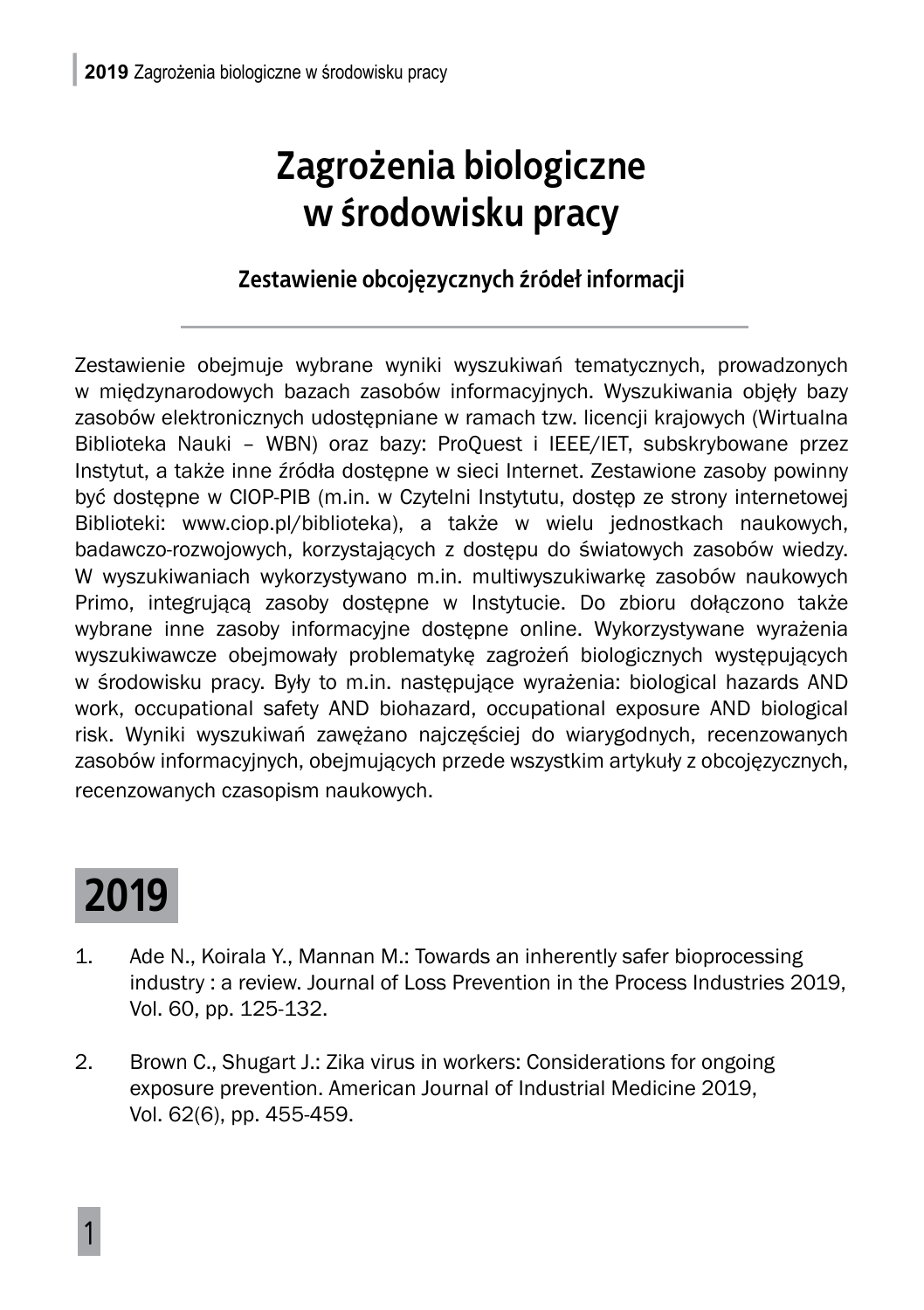- 3. Chia T., Ton S., Liou S., Hsu H., Chen C., Wan G.: Effectiveness of engineering interventions in decreasing worker exposure to metalworking fluid aerosols. The Science of the Total Environment 2019, Vol. 659, pp. 923-927.
- 4. Cyprowski M.: Harmful biological agents in municipal waste treatment plants. Medycyna Pracy 2019, Vol. 70(1), pp. 99-105.
- 5. Cyprowski M., Ławniczek-Wałczyk A., Gołofit-Szymczak M., Fraczek K., Kozdroj J., Górny R.: Bacterial aerosols in a municipal landfill environment. The Science of the Total Environment 2019, Vol. 660, pp. 288-296.
- 6. Deering K., Spiegel E., Quaisser C., Nowak D., Schierl R., Bose-O'Reilly S., Garí M.: Monitoring of arsenic, mercury and organic pesticides in particulate matter, ambient air and settled dust in natural history collections taking the example of the Museum für Naturkunde, Berlin. Environmental Monitoring and Assessment 2019, Vol. 191(6), pp. 375.
- 7. French P., Ludowyke W., Guillemin R.: Fungal Neurotoxins and Sporadic Amyotrophic Lateral Sclerosis. Neurotoxicity Research 2019, Vol. 35(4), pp. 969-980.
- 8. Grzyb J., Lenart-Boroń A.: Bacterial bioaerosol concentration and size distribution in the selected animal premises in a zoological garden. Aerobiologia 2019, Vol. 35(2), pp. 253-268.
- 9. Kelly F., Fussell J.: Improving indoor air quality, health and performance within environments where people live, travel, learn and work. Atmospheric Environment 2019, Vol. 200, pp. 90-109.
- 10. Koivisto A., Kling K., Hänninen O., Jayjock M., Löndahl J., Wierzbicka A., Fonseca A., Uhrbrand K., Boor B., Jiménez A., Hämeri K., Maso M., Arnold S., Jensen K., Viana M., Morawska L., Hussein T.: Source specific exposure and risk assessment for indoor aerosols. Science of the Total Environment 2019, Vol. 668, pp. 13-24.
- 11. Molé P.: Create a Strong Safety Awareness Across Biosafety Levels. Chemical Engineering Progress 2019, Vol. 115(4), pp. 33-40.
- 12. Omidi F., Dehghani F., Fallahzadeh R., Miri M., Taghavi M., Eynipour A.: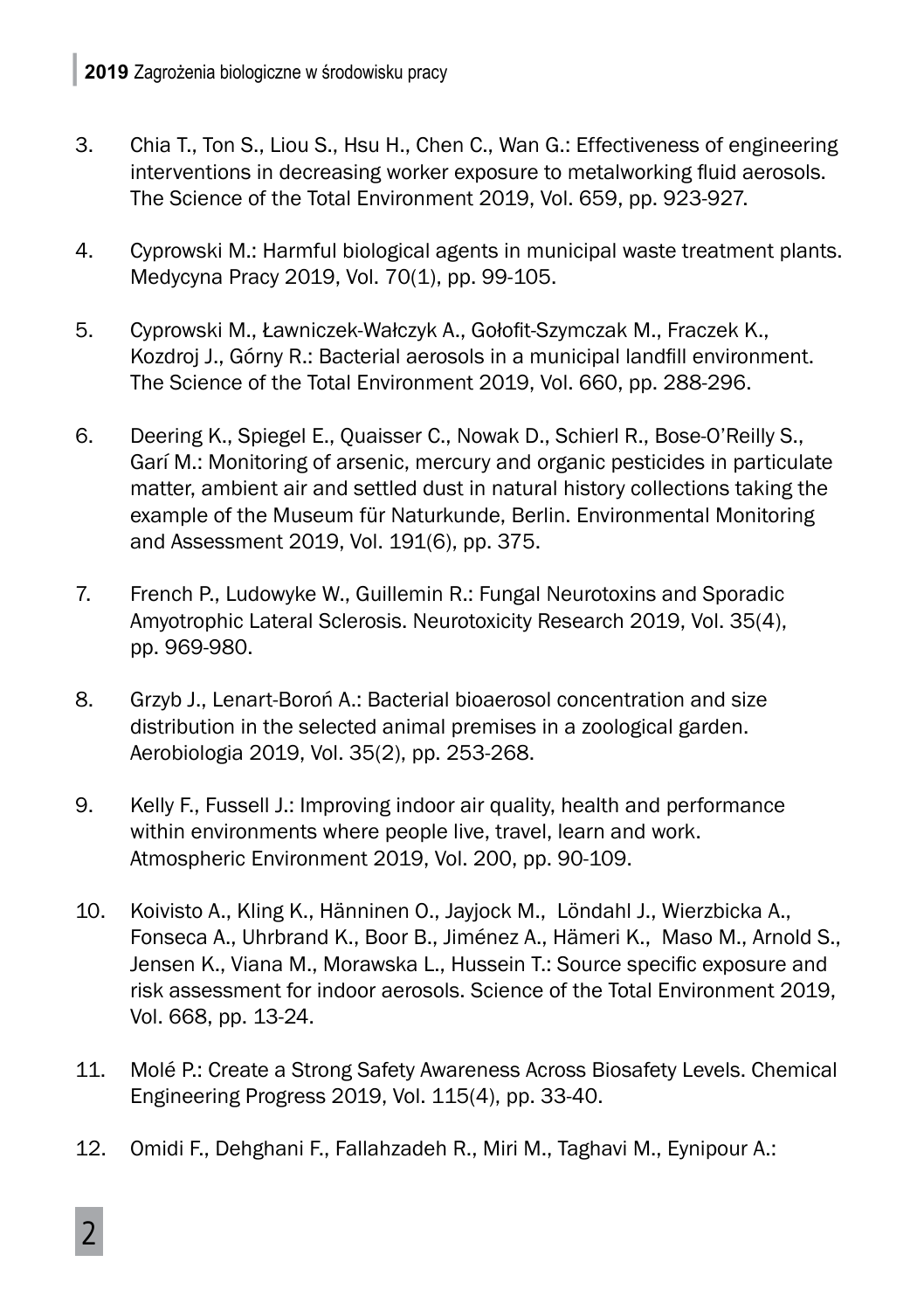Probabilistic risk assessment of occupational exposure to volatile organic compounds in the rendering plant of a poultry slaughterhouse. Ecotoxicology and Environmental Safety 2019, Vol. 176, pp. 132-136.

- 13. Robertson S., Douglas P., Jarvis D., Marczylo E.: Bioaerosol exposure from composting facilities and health outcomes in workers and in the community : a systematic review update. International Journal of Hygiene and Environmental Health 2019, Vol. 222(3), pp. 364-386.
- 14. Sauvé J., Lavoué J., Nadon L., Lakhani R., Rhazi M., Bourbonnais R., Richard H., Parent M.: A hybrid expert approach for retrospective assessment of occupational exposures in a population-based case-control study of cancer. Environmental Health 2019, Vol. 18(1), pp. 1-12.
- 15. Studies from Occupational Safety and Health Administration Further Understanding of Infectious Diseases and Conditions. Health & Medicine Week 2019, p. 7342.
- 16. Viegas C., Santos P., Almeida B., Monteiro A., Carolino E., Viegas S.: Electrostatic dust collector : a passive screening method to assess occupational exposure to organic dust in primary health care centers. Air Quality, Atmosphere, & Health 2019, Vol. 12(5), pp. 573-583.
- 17. Wei J., Zhou J., Liu Y., Wu J., Jin T., Li Y., Hui-Ling Y.: A novel partial lid for mechanical defeatherers reduced aerosol dispersion during processing of avian influenza virus infected poultry. PLoS One 2019, Vol. 14(5), E0216478.
- 18. White J., Nielsen J., Madsen A.: Microbial species and biodiversity in settling dust within and between pig farms. Environmental Research 2019, Vol. 171, pp. 558-567.
- 19. Wolny-Koładka K.: Assessment of microbiological quality of water in the Nowohucki Reservoir with particular regard to microorganisms potentially dangerous to humans. Medycyna Środowiskowa 2016, Vol. 19(4), pp. 18-26.
- 20. Zhang C., Tian F., Zhang M., Zhang Z., Bai M., Guo G., Zheng W., Wang Q., Shi Y., Wang L.: Endotoxin contamination, a potentially important inflammation factor in water and wastewater: a review. Science of the Total Environment 2019, Vol. 681, pp. 365-378.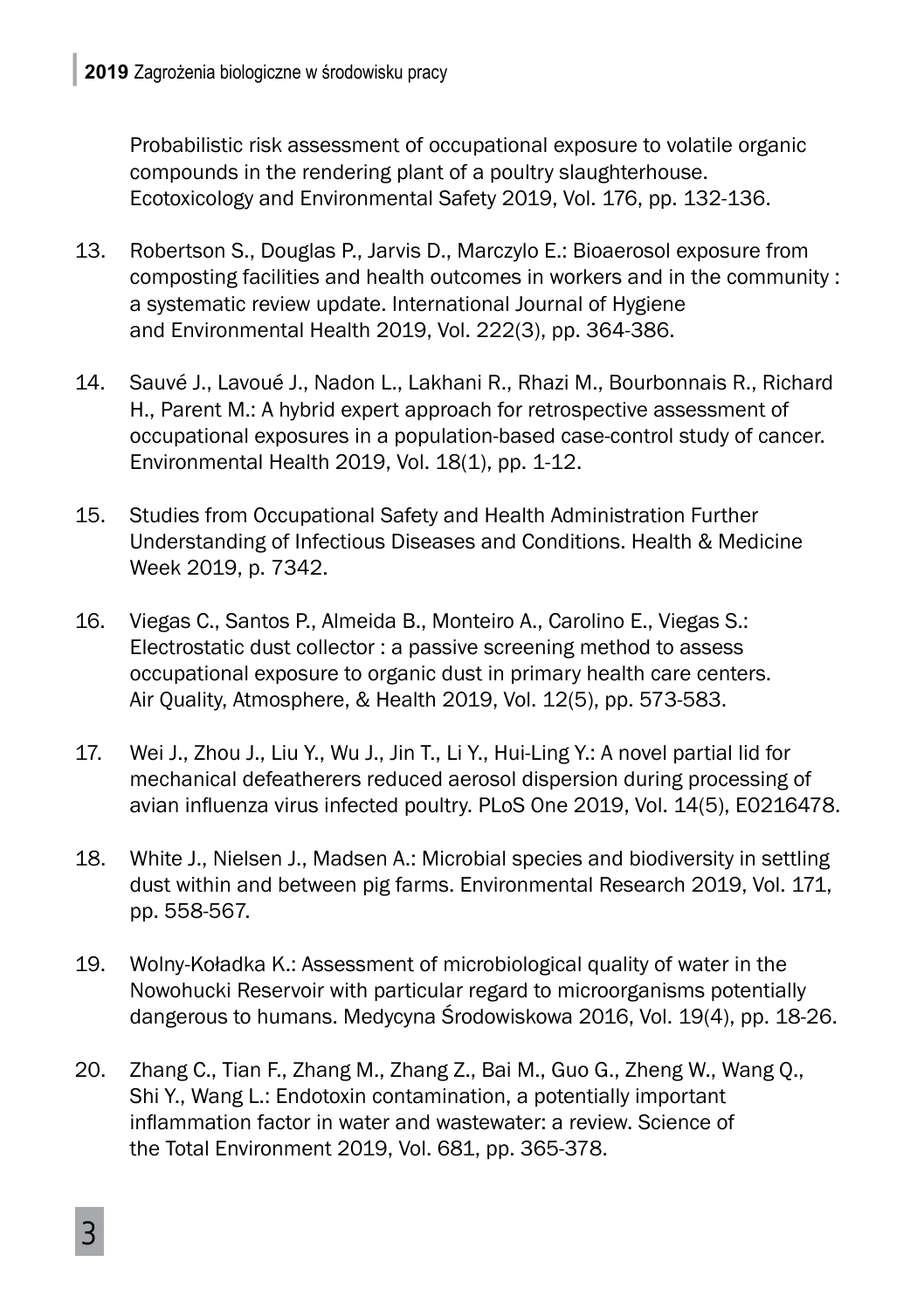21. Yang K., Li L., Wang Y., Xue S., Han Y., Liu J.: Airborne bacteria in a wastewater treatment plant : emission characterization, source analysis and health risk assessment. Water Research 2019, Vol. 149, pp. 596-606.



- 22. Baniasadi S., Alehashem M., Yunesian M., Rastkari N.: Biological monitoring of healthcare workers exposed to antineoplastic drugs : urinary assessment of cyclophosphamide and ifosfamide. Iranian Journal of Pharmaceutical Research, 2018, Vol. 17(4), p. 1458-1464.
- 23. Carpenter C.: Safety considerations for working with animal models involving human health hazards. Animal Models and Experimental Medicine 2018, Vol. 1(2), pp. 91-99.
- 24. Cyprowski M., Stobnicka-Kupiec A., Ławniczek-Wałczyk A., Bakal-Kijek A., Gołofit-Szymczak M., Górny R.: Anaerobic bacteria in wastewater treatment plant. International Archives of Occupational and Environmental Health 2018, Vol. 91(5), pp. 571-579.
- 25. Górny R., Gołofit-Szymczak, M., Cyprowski M., Stobnicka A., Ławniczek-Wałczyk A.: Effect of electrical charges on potential of fibers for transport of microbial particles in dry and humid air. Journal of Aerosol Science 2018, Vol. 116, pp. 66-82.
- 26. Douglas P., Robertson S., Gay R., Hansell A. L., Gant T. W.: A systematic review of the public health risks of bioaerosols from intensive farming. International Journal of Hygiene and Environmental Healt 2018, Vol. 221(2), pp. 134–173.
- 27. Godsmark C. N., Tipton M. J., Dennis M. R., House J. R.: Moisture vapour permeable gloves extend thermal endurance and safe work time more than other similarly permeable chemical-biological ancillary protective items. Ergonomics 2018, Vol. 61(12), pp. 1635-1645.
- 28. Karjalainen M., Kontunen A., Saari S., Rönkkö T., Lekkala J., Roine A., Oksala N.: The characterization of surgical smoke from various tissues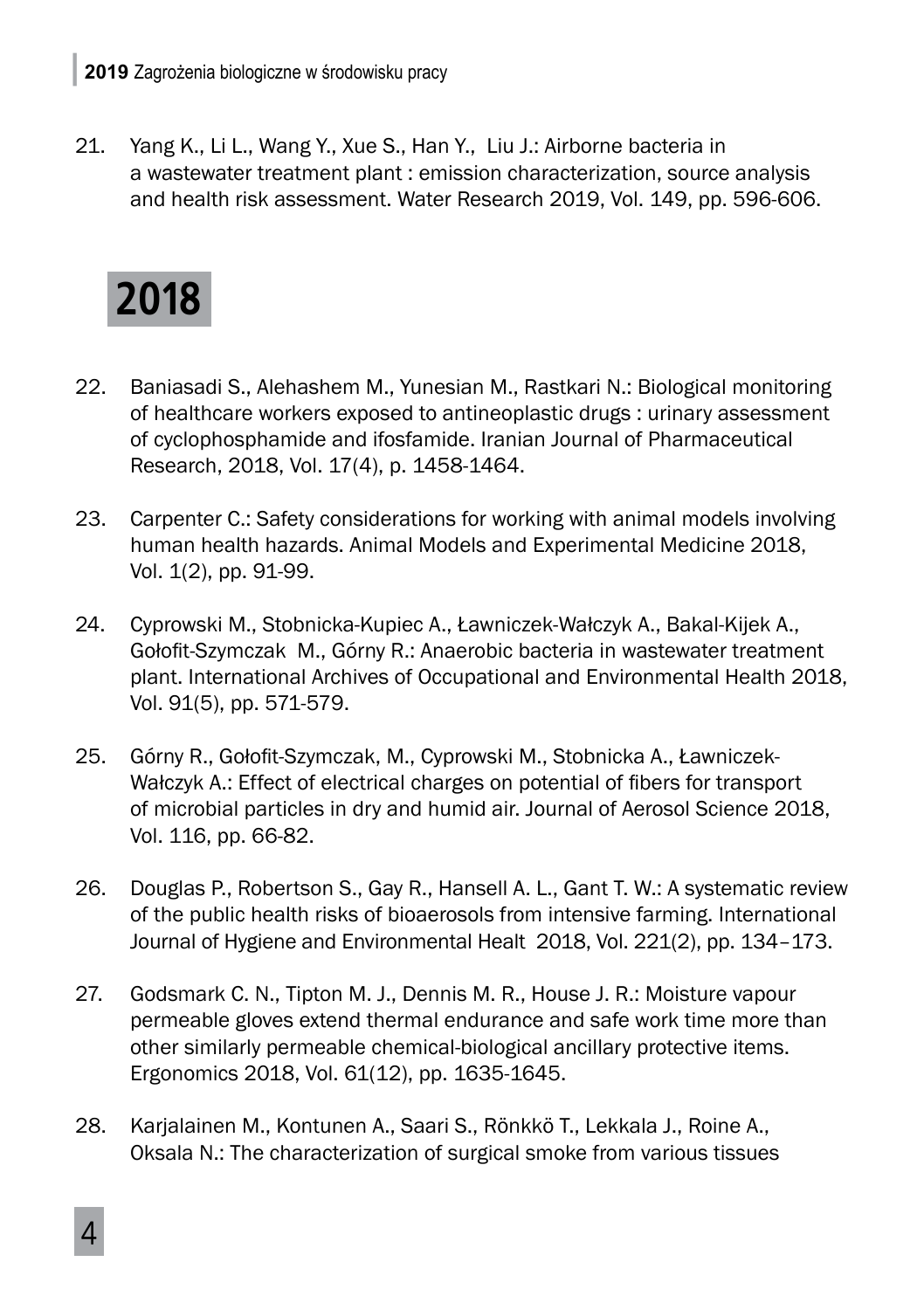and its implications for occupational safety. PLoS One 2018, Vol. 13(4), E0195274.

- 29. Lindström I., Karvonen H., Suuronen K., Suojalehto H.: Occupational asthma from biological pest control in greenhouses. The Journal of Allergy and Clinical Immunology : In Practice 2018, Vol. 6(2), pp. 692-694.
- 30. Ławniczek-Wałczyk A., Cyprowski M., Gołofit-Szymczak M., Wójcik-Fatla A., Zając V., Górny R.: Assessment of fungal aerosol exposure at selected workplaces contaminated with organic dust of different origin. Medycyna Pracy 2018, Vol. 69(3), 269-280.
- 31. Neghab M., Jabari Z., Kargar Shouroki F.: Functional disorders of the lung and symptoms of respiratory disease associated with occupational inhalation exposure to wood dust in Iran. Epidemiology and Health 2018, Vol. 40, E2018031.
- 32. Messens W., Hempen M., Koutsoumanis K.: Use of predictive modelling in recent work of the panel on biological hazards of the European Food Safety Authority. Microbial Risk Analysis 2018, Vol. 10, pp. 37-43.
- 33. Oghuvwu S., Egbagbe E., Aigbirior J., Bright E., Erhabor G.: Respiratory health status of workers in a bottling factory in Benin City, Nigeria. International Journal of Environmental Research and Public Health 2018, Vol. 15(9), E1919.
- 34. Pomerleau-Normandin D., Heisz M., Su M.: Misidentification of risk group 3/ Security sensitive biological agents by MALDI-TOF MS in Canada : November 2015–October 2017. Canada Communicable Disease Report 2018, Vol. 44(5), pp. 110-115.
- 35. Sharifian Z., Mansourian M., Rismanchian M.: Feasibility study of using radiofrequency identification technology in estimating the time pattern of exposure to causative agents of occupational diseases. Advanced Biomedical Research 2018, Vol. 7(1), pp. 135-135.
- 36. Toseva E., Atanasova M., Turnovska T.: Seroprevalence of anti-hav total antibodies among workers in wastewater treatment plants. International Journal of Occupational Medicine and Environmental Health 2018, Vol. 31(3), pp. 307-315.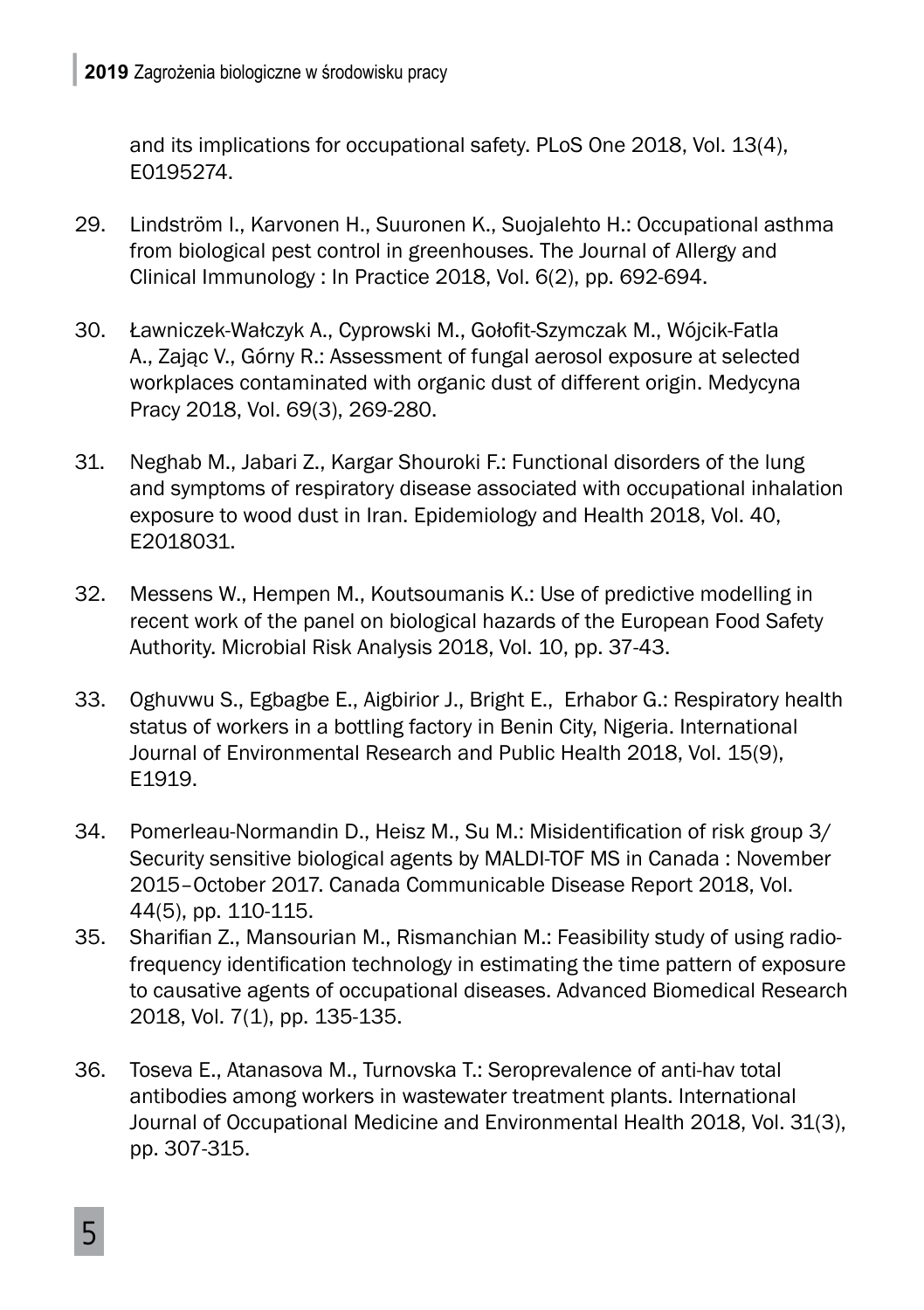37. Viegas S., De Oliveira A., Carolino E., Pádua M.: Occupational exposure to cytotoxic drugs : the importance of surface cleaning to prevent or minimise exposure. Arhiv Za Higijenu Rada I Toksikologiju 2018, Vol. 69(3), 238-249.



- 38. Bielawska-Drózd A., Cieślik P., Wlizło-Skowronek B., Winnicka I., Kubiak L., Jaroszuk-Ściseł J., Depczyńska D., Bohacz J., Korniłłowicz-Kowalska T., Skopińska-Różewska E., Kocik J.: Identification and characteristics of biological agents in work environment of medical emergency services in selected ambulances. International Journal of Occupational Medicine and Environmental Health 2017, Vol. 30(4), pp. 617-627.
- 39. Cerná K., Wittlingerová Z., Zimová M., Janovský Z.: Exposure to airborne fungi during sorting of recycable plastics in waste treatment facilities. Medycyna Pracy 2017, Vol. 68(1), pp. 1-9.
- 40. Dulon M., Lisiak B., Wendeler D., Nienhaus A.: Causes of needlestick injuries in three healthcare settings : analysis of accident notifications registered six months after the implementation of EU Directive 2010/32/EU in Germany. The Journal of Hospital Infection 2017, Vol. 95(3), pp. 306-311.
- 41. Fernandes L., Nunes W., Silva L., Wanderley R., Barros C., Cavalcanti A.: Needlestick and sharp instruments injuries among brazilian dentistry students. Contemporary Clinical Dentistry 2017, Vol. 8(1), pp. 112-115.
- 42. Garozzo A., Falzone L., Rapisarda V., Marconi A., Cinà D., Fenga C., .Spandidos D., Libra M.: The risk of HCV infection among health-care workers and its association with extrahepatic manifestations. Molecular Medicine Reports 2017, Vol. 15(5), pp. 3336-3339.
- 43. Ławniczek-Wałczyk A., Gołofit-Szymczak M., Cyprowski M., Stobnicka A., Górny R. L.: Monitoring of bacterial pathogens at workplaces in power plant using biochemical and molecular methods. International Archives of Occupational and Environmental Health 2017, Vol. 90(3), pp. 285-295.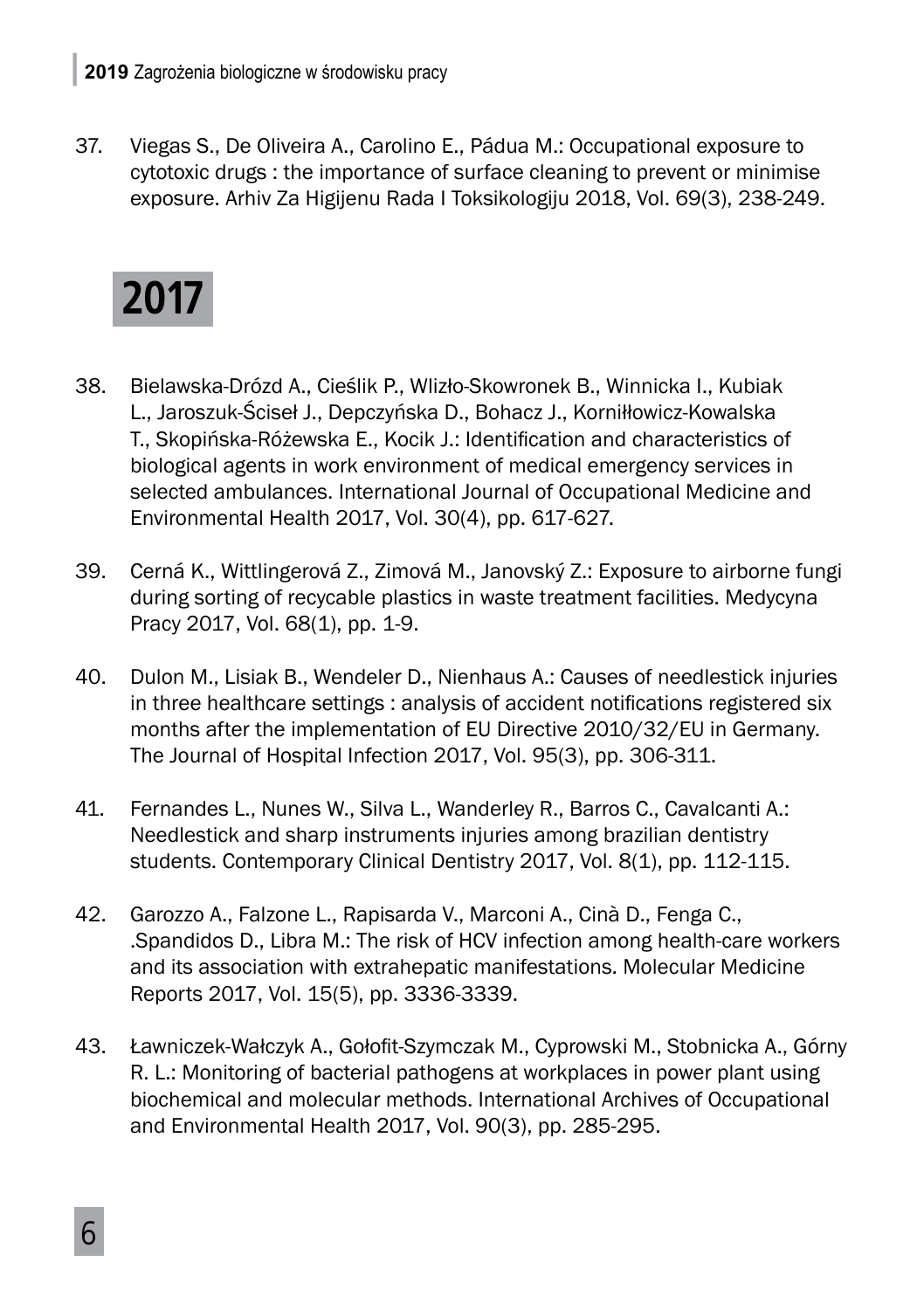- 44. Shimasaki N., Shinohara K., Morikawa H.: Performance of materials used for biological personal protective equipment against blood splash penetration. Industrial Health 2017, Vol. 55(6), pp. 521-528.
- 45. Somocurcio Bertocchi, Jorge A. Ruiz de: Knowledge of biosecurity measures among health personnel. Horizonte Médico 2017, Vol. 17(4), pp. 53-57.
- 46. Szulc J., Otlewska A., Okrasa M., Majchrzycka K., Sulyok M., Gutarowska B.: Microbiological contamination at workplaces in a Combined Heat and Power (CHP) Station Processing Plant Biomass. International Journal of Environmental Research and Public Health 2017, Vol. 14(1).
- 47. Różańska A., Romaniszyn D., Chmielarczyk A., Bulanda M.: Bacteria contamination of touch surfaces in Polish hospital wards. Medycyna Pracy 2017, Vol. 68(4), pp. 459-467.

## **2016**

- 48. Aguilar-Elena R., Campo-Barrio A., Morchón R., Martínez-Merino V.: Validation of a questionnaire about the perception of occupational biohazard in Spanish companies. International Journal of Occupational Safety and Ergonomics 2016, Vol. 22(4), pp. 541-549.
- 49. Basso A., Serra R., Drago I., Soleo L., Lovreglio P.: Biological accidents at work among resident physicians in specialist training at Bari University Hospital, Italy. American Journal of Infection Control 2016, Vol. 44(11), e265-e267.
- 50. Buss W., Masek O.: High-VOC biochar-effectiveness of post-treatment measures and potential health risks related to handling and storage. Environmental Science and Pollution Research International 2016, Vol. 23(19), pp. 19580-19589.
- 51. Cheneval E., Busque M., Ostiguy C., Lavoie J., Bourbonnais R., Labrèche F., Labrèche F.; Bakhiyi B., Zayed J.: Green Jobs : definition and method of appraisal of chemical and biological risks. Annals Of Occupational Hygiene 2016, Vol. 60(3), pp. 290-304.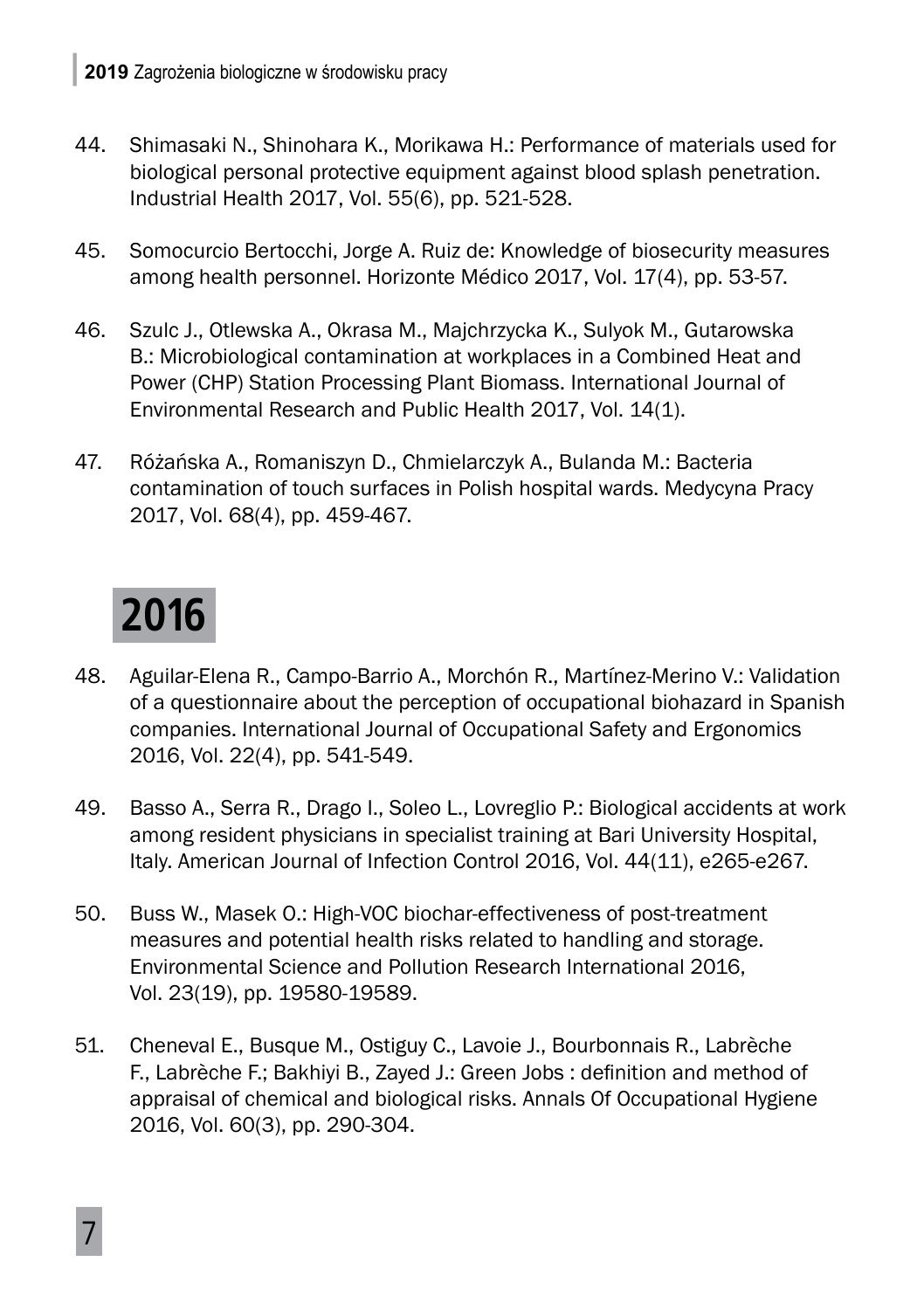- 52. D'Ovidio M. C., Annesi-Maesano I., D'Amato G., Cecchi L.: Climate change and occupational allergies: An overview on biological pollution, exposure and prevention. Annali Dell'Istituto Superiore Di Sanità 2016, Vol. 52(3), pp. 406-414.
- 53. Couch J., Burton N., Victory K., Green B., Lemons A., Nayak A., Beezhold D.: Endotoxin exposures during harvesting and processing cannabis at an outdoor cannabis farm. Aerobiologia 2019, Vol. 35(2), p. 367.
- 54. Cyprowski M., Ławniczek-Wałczyk A., Górny R. L.: Airborne peptidoglycans as a supporting indicator of bacterial contamination in a metal processing plant. International Journal of Occupational Medicine and Environmental Health 2016, Vol. 29(3), pp. 427-437.
- 55. Daae H., Heldal K., Madsen A., Olsen R., Skaugset N., Graff P.: Occupational exposure during treatment of offshore drilling waste and characterization of microbiological diversity. Science of the Total Environment 2019, Vol. 681, pp. 533-540.
- 56. D'Ettorre G.: Job stress and needlestick injuries : which targets for organizational interventions? Occupational Medicine 2016, Vol. 66(8), pp. 678-680.
- 57. Ebisz M., Król K., Lar K., Mroczek A., Zbrojkiewicz E., Kopciak M., Złotkowska R.: The health risk due to exposure to bioaerosol occurring in health care institutions. Medycyna Środowiskowa 2016, Vol. 19(2), pp. 55-62.
- 58. Fertner M., Pedersen K., Jensen V., Larsen G., Lindegaard M., Hansen J., Chriél M.: Within-farm prevalence and environmental distribution of livestock-associated methicillin-resistant Staphylococcus aureus in farmed mink (Neovison vison). Veterinary Microbiology 2019, Vol. 231, pp. 80-86.
- 59. Górny R. L, Harkawy A., Ławniczek-Wałczyk A., Karbowska-Berent J., Wlazło A., Niesler A., Gołofit-Szymczak M., Cyprowski M.: Exposure to culturable and total microbiota in cultural heritage conservation laboratories. International Journal of Occupational Medicine and Environmental Health 2016, Vol. 29(2), pp. 255-275.
- 60. Kerbow K.: Five important features of PPE for chemical and biological hazard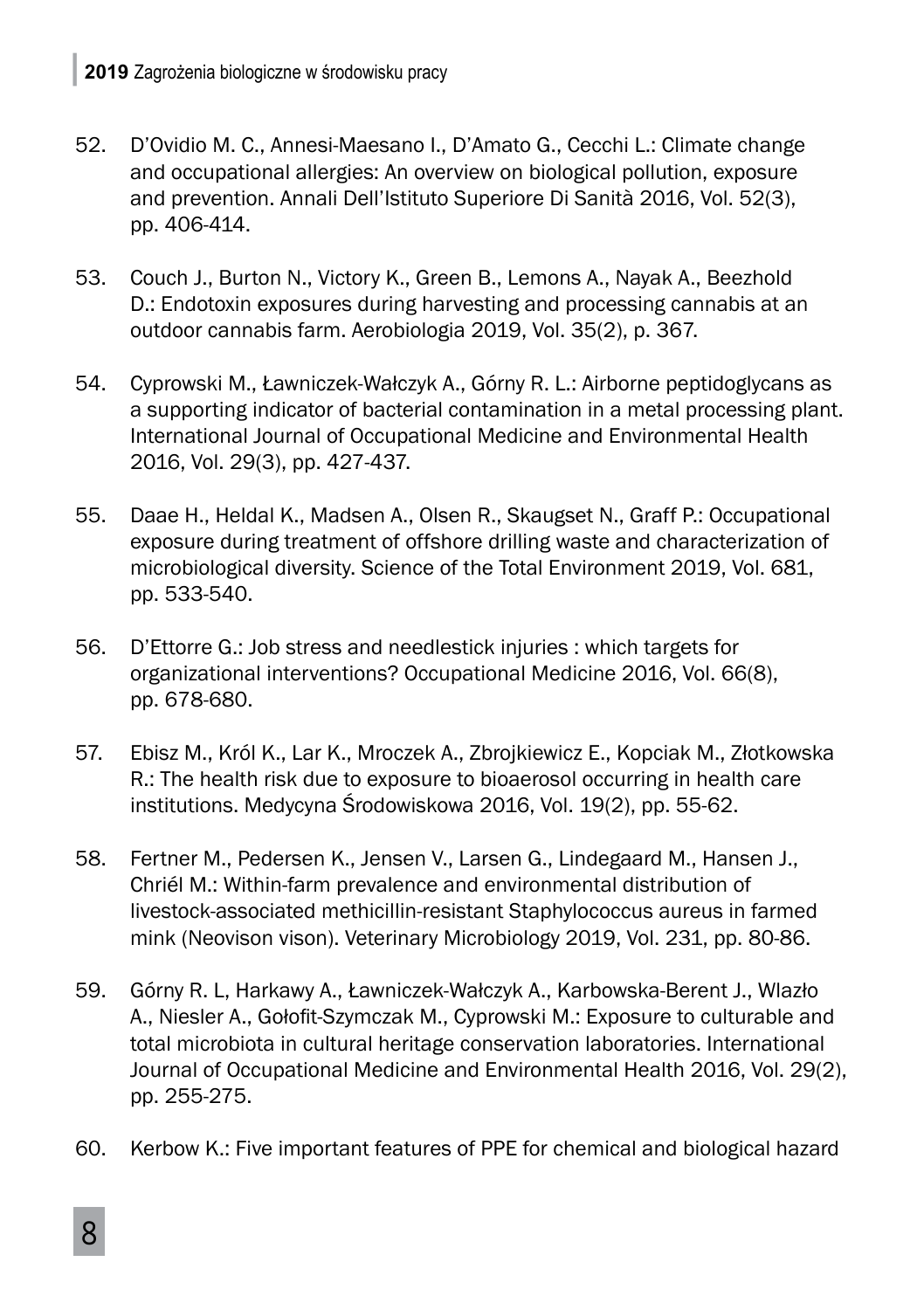protection. Occupational Health & Safety (Waco, Tex.) 2016, Vol. 85(12), pp. 14, 16, 18.

- 61. Laitinen S., Laitinen J., Fagernäs L., Korpijärvi K., Korpinen L., Ojanen K., Aatamila M., Jumpponen M., Koponen H, Jokiniemi J.: Exposure to biological and chemical agents at biomass power plants. Biomass and Bioenergy 2016, Vol. 93, pp. 78-86.
- 62. Lund T., Flachs E., Sørensen J., Ebbehøj N., Bonde J., Agner T.: A job-exposure matrix addressing hand exposure to wet work. International Archives of Occupational and Environmental Health 2019, pp. 1-8.
- 63. Moodley R.: Multidisciplinary perspectives to prevent occupational healthrelated conditions among dental practitioners. BDJ Open 2019, Vol. 5(1), pp. 1-6.
- 64. Ngajilo D., Jeebhay M.: Occupational injuries and diseases in aquaculture: a review of literature. Aquaculture 2019, Vol. 507, pp. 40-55.
- 65. Omidi F., Dehghani F., Fallahzadeh R., Miri M., Taghavi M., Eynipour A.: Probabilistic risk assessment of occupational exposure to volatile organic compounds in the rendering plant of a poultry slaughterhouse. Ecotoxicology and Environmental Safety 2019, Vol. 176, pp. 132-136.
- 66. Orlinski A. D.: Work of the EPPO/IOBC Panel on Biological Control Agents. EPPO Bulletin 2016, Vol. 46(2), pp. 243-248.
- 67. Patel R., Skaria S., Mansour M., Smaldone G.: Respiratory source control using a surgical mask : an in vitro study. Journal of Occupational and Environmental Hygiene 2016, Vol. 13(7), pp. 569-576.
- 68. Petersen B., Harms T., Reynolds M., Harrison L. Use of vaccinia virus smallpox vaccine in laboratory and health care personnel at risk for occupational exposure to orthopoxviruses : recommendations of the Advisory Committee on Immunization Practices (ACIP), 2015. Morbidity and Mortality Weekly Report 2016, Vol. 65(10), pp. 257-262.
- 69. Rinsky J., Richardson D., Kreiss K., Nylander-French L., Beane Freeman L., London S., Henneberger P., Hoppin J.: Animal production, insecticide use and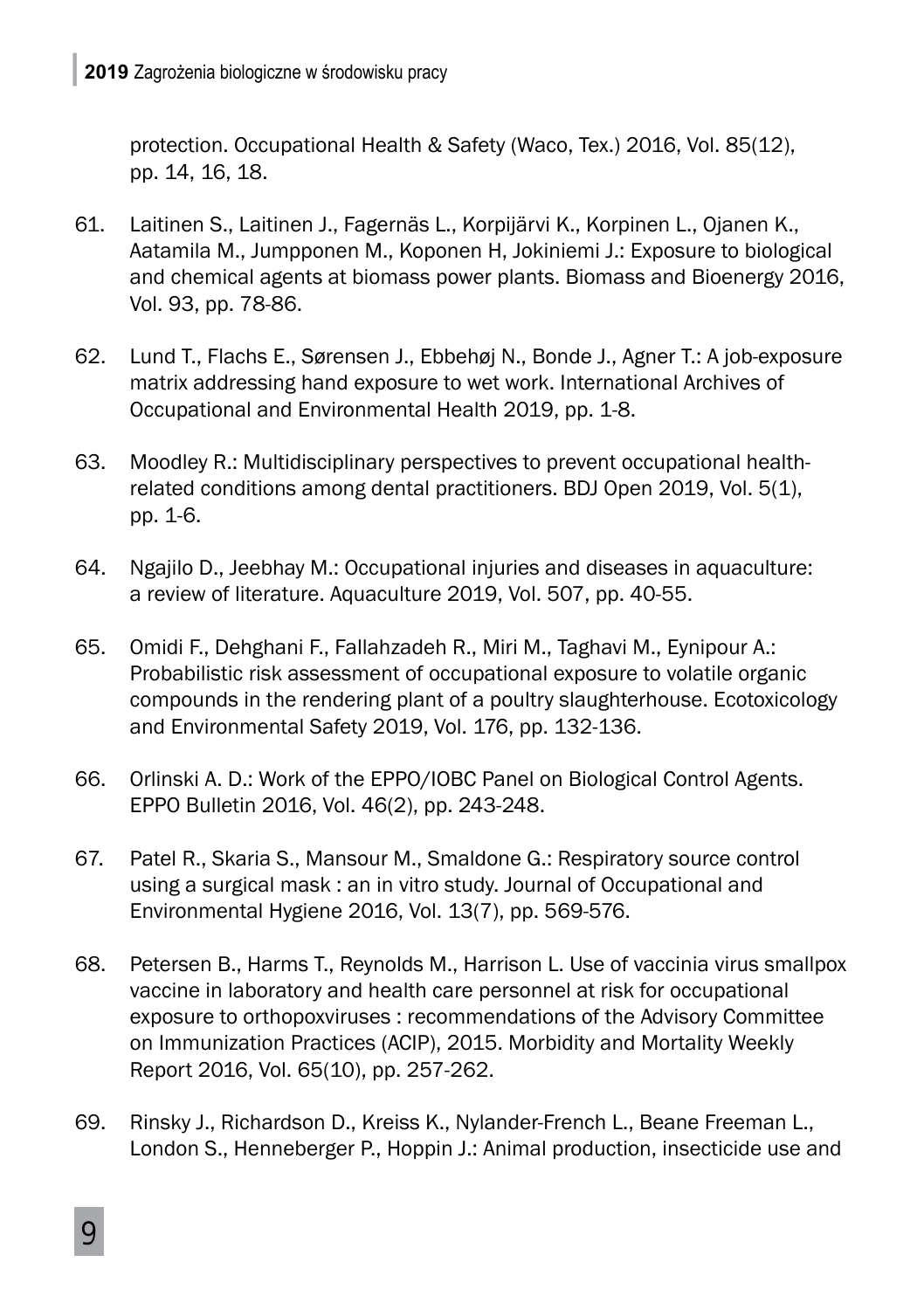self-reported symptoms and diagnoses of COPD, including chronic bronchitis, in the Agricultural Health Study. Environment International 2019, Vol. 127, pp.764-772.

- 70. Salgado T., Ream P., Teles S., Lima L., Rezende F., Cardoso N., Tipple A.: Accidents with biologic material in health services among persons with no presumed risk. American Journal of Infection Control 2016, Vol. 44(12), pp. 1726-1728.
- 71. Sayehmiri K., Beigom Bigdeli Shamloo M., Khataee M., Rabiei Fakhr F., Azami M.: Occupational exposure and biological evaluation of lead in Iranian workers-a systematic review and meta-analysis. Journal of Health and Safety at Work 2016, Vol. 6(3), pp. 1-14.
- 72. Skóra J., Matusiak K., Wojewódzki P., Nowak A., Sulyok M., Ligocka A., Okrasa M., Hermann J., Gutarowska B.: Evaluation of microbiological and chemical contaminants in poultry farms. International Journal of Enviromental Research and Public Health 2016, Vol. 13(2), pp. 192.
- 73. Wang H., Zhang L., Kudinha T., Kong F., Ma X. J., Chu Y. Z., Kang M., Sun Z. Y., Li R. Y., Liao K., Lu J., Zou G. L., Xiao M., Fan X., Xu, Y. C.: Investigation of an unrecognized large-scale outbreak of Candida parapsilosis sensu stricto fungaemia in a tertiary-care hospital in China. Scientific Reports 2016, no 27099.
- 74. Van Kampen V., Hoffmeyer F., Deckert A., Kendzia B., Casjens S., Neumann H.,. Buxtrup M., Willer E., Felten C., Schöneich R., Brüning T., Raulf M., Bunger J.: Effects of bioaerosol exposure on respiratory health in compost workers: a 13-year follow-up study. Occupational and Environmental Medicine 2016, Vol. 73(12), pp. 829-837.
- 75. Viegas C., Faria T., Carolino E., Sabino R., Gomes A. Q., Viegas S.: Occupational exposure to fungi and particles in animal feed industry. Medycyna Pracy 2016, Vol. 67(2), s. 143-154.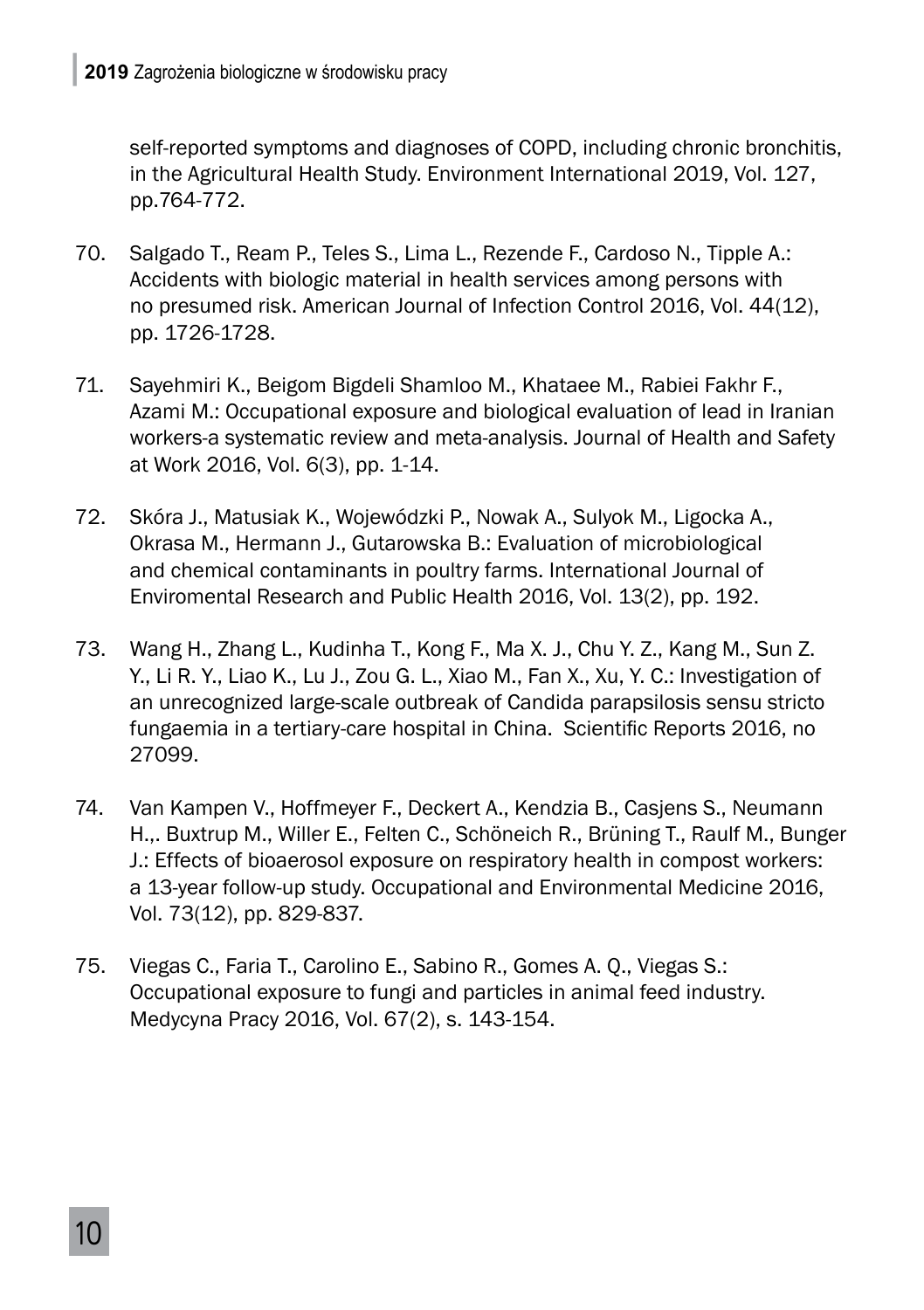

- 76. Brewczyńska A., Depczyńska D., Borecka A., Winnicka I., Kubiak L., Skopińska-Różewska E., Niemcewicz M., Kocik J.: The influence of the workplace-related biological agents on the immune systems of emergency medical personnel. Central European Journal of Immunology 2015, Vol. 40(2), pp. 243-248.
- 77. Cabo Verde S., Almeida S. M., Matos J., Guerreiro D., Meneses M., Faria T., Botelho D., Santos M., Viegas C.: Microbiological assessment of indoor air quality at different hospital sites. Research in Microbiology 2015, Vol. 166(7), pp. 557–563.
- 78. Costa S., Paula O., Silva C., Leão M., Santos S.: Stability of antimicrobial activity of peracetic acid solutions used in the final disinfection process. Brazilian Oral Research 2015, Vol. 29(1), pp. 1-6.
- 79. Dos Santos K., Vilela R. D., Cardoso M. R. A.: Validation of a constraint questionnaire against work incident by biological fluid among the nursing staff of a public hospital, São Paulo, Brazil. International Journal of Epidemiology 2015, Vol. 44(suppl1), p.i226.
- 80. Ejemot-Nwadiaro R. I., Ehiri J. E., Arikpo D., Meremikwu M. M., Critchley J. A.: Hand washing promotion for preventing diarrhoea. The Cochrane database of systematic reviews 2015, Vol. 9.
- 81. Gołofit-Szymczak M., Górny R. L., Ławniczek-Wałczyk A., Cyprowski M., Stobnicka A.: Bacterial and fungal aerosols in the work environment of cleaners. Medycyna Pracy 2015, Vol. 66(6), pp. 779-791.
- 82. Kawai T., Sakurai H., Ikeda M.: Estimation of biological occupational exposure limit values for selected organic solvents from logartihm of octarol water partition coefficient. Journal of Occupational Health 2015, Vol. 57(4), p. 359.
- 83. Kozajda A., Szadkowska-Stańczyk I.: Occupational exposure to biological agents intentionally used in Polish enterprises. Medycyna Pracy 2015, Vol. 66(1), pp. 39-47.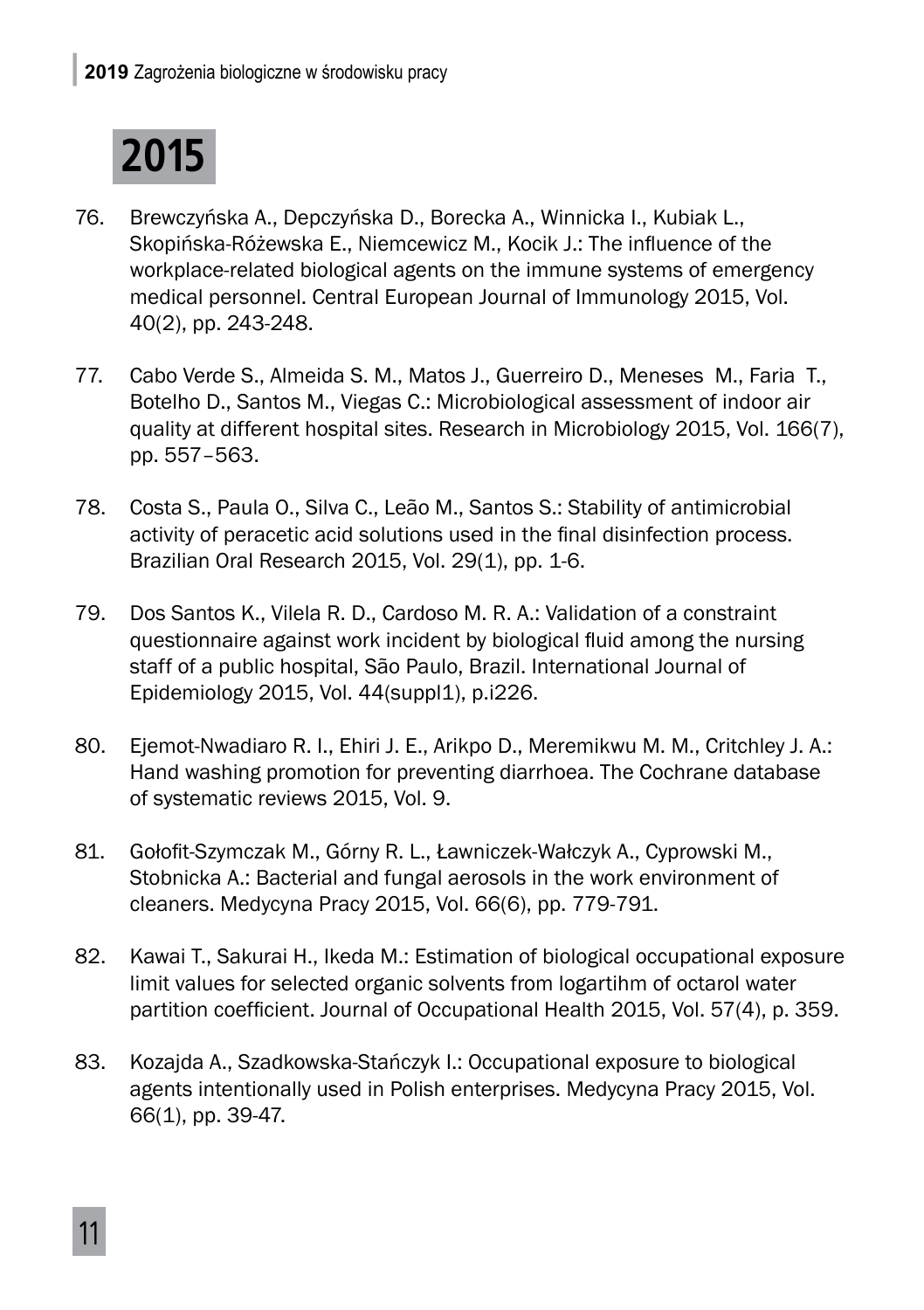- 84. Pearson C., Littlewood E., Douglas P., Robertson S., Gant T. W., Hansella A. L.: Exposures and health outcomes in relation to bioaerosol emissions from composting facilities : a systematic review of occupational and community studies, Journal of Toxicology and Environmental Health 2015, Vol. 18(1), pp. 43–69.
- 85. Ratnapradipa K.: 2014 Ebola outbreak : implications for environmental health practice. Journal of Environmental Health 2015, Vol. 78(4), pp. 18-21.
- 86. Rohr A. C., Campleman S. L., Long C. M., Peterson M. K., Weatherstone S., Quick W., Lewis A.: Potential occupational exposures and health risks associated with biomass-based power generation. International Journal of Environmental Research and Public Health 2015, Vol. 12(7), pp. 8542–8605.
- 87. Stobnicka A., Górny R. L.: Exposure to flour dust in the occupational environment. International Journal of Occupational Safety and Ergonomics (JOSE) 2015, Vol. 21(3), pp. 241-249.
- 88. Taniyama Y.,Yamauchi T., Takeuchi S., Kuroda Y.: PER1 polymorphism associated with shift work disorder. Sleep and Biological Rhythms 2015, Vol. 13(4), pp. 342-347.
- 89. Viegas S., Veiga L., Figueiredo P., Almeida A., Carolino E., Viegas C.: Assessment of workers' exposure to aflatoxin B1 in a Portuguese waste industry. Annals of Occupational Hygiene 2015, Vol. 59, pp. 173–181.
- 90. Weiss S., Yitzhaki S., Shapira S.: Lessons to be Learned from Recent Biosafety Incidents in the United States. The Israel Medical Association Journal : IMAJ 2015, Vol. 17(5), pp.269-273.
- 91. Yovi E., Yamada Y.: Strategy to disseminate occupational safety and health information to forestry workers : the feeling safety game. Journal of Tropical Forest Science 2015, Vol. 27(2), pp. 213-221

# **2014**

92. Ali M. M., Verrill L., Zhang Y.: Self-reported hand washing behaviors and foodborne illness : a propensity score matching approach, Jorunal of Food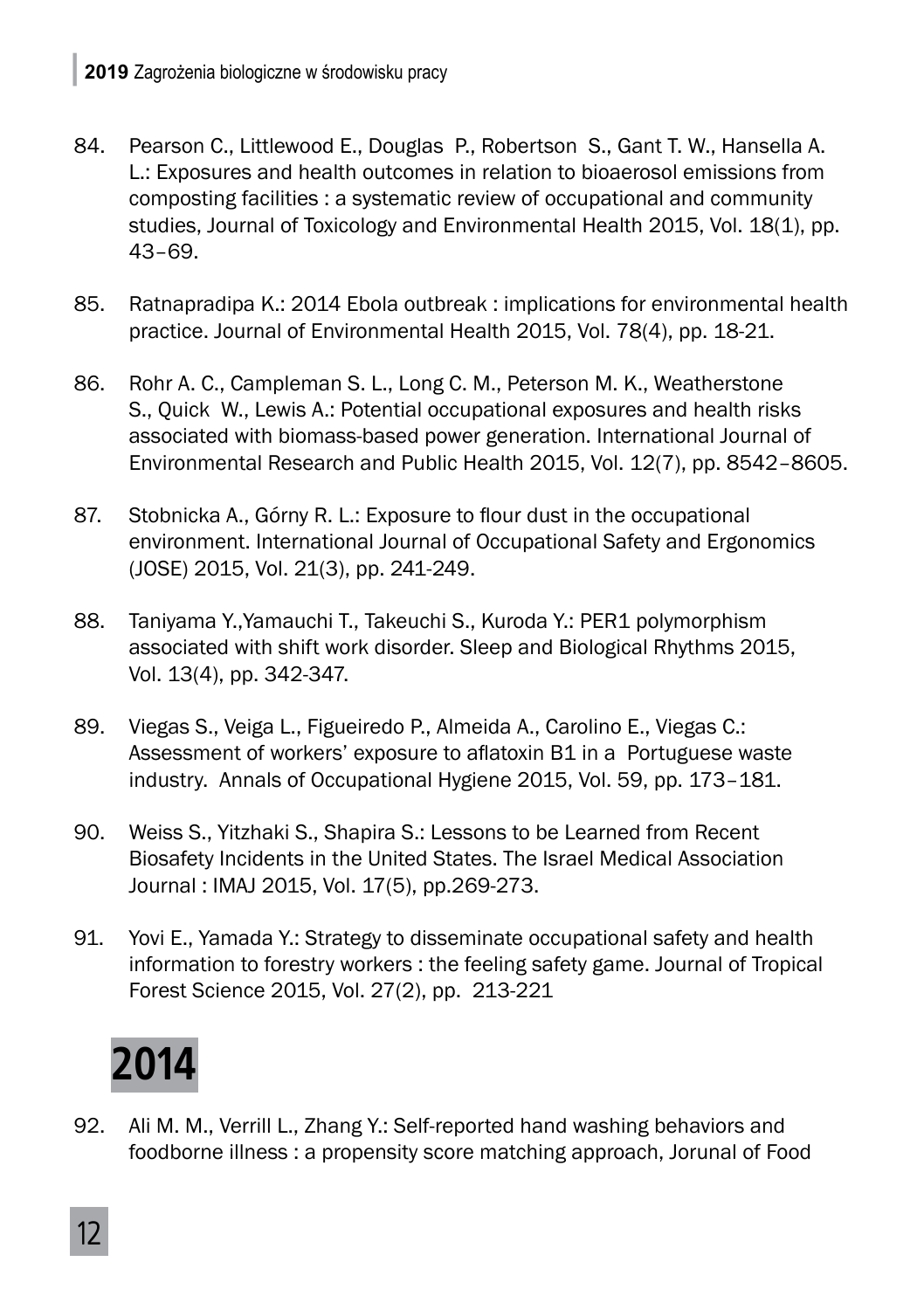Protection 2014, Vol. 77(3), pp. 352-358.

- 93. Cerda P., Cortés S., Bettini M., Mieres J., Paris E., Ríos J.: Exposure to occupational biological risks : experience of a toxicology information center. Revista Medica De Chile 2014, Vol. 142(4), pp. 443-450.
- 94. Cook N.: Biological agents. The RoSPA Occupational Safety & Health Journal 2014, Vol. 44(1), 23.17(3), pp. 52-61.
- 95. Cyprowski M., Ławniczek-Wałczyk A., Górny R. L.: Peptidoglycans in cutting fluids : a good indicator of bacterial contamination? Annals of Agricultural and Environmental Medicine 2014, Vol. 21(2), pp. 256-258.
- 96. Guidotti T. L.: Workplace risk assessment for reproductive hazards. Archives of Environmental & Occupational Health 2014, vol. 69(2), pp. 67-68.
- 97. Hwang S. H., Park H. H., Yoon C. S.: Analysis of variation in total airborne bacteria concentration to assess the performance of biological safety cabinets in microbial laboratories. Safety and Health at Work 2014, Vol. 5(1), pp. 23-26.
- 98. Julio R. S., Filardi M. B. S., Marziale M. H. P.: Work accidents with biological material occurred in municipalities of minas gerais. Revista Brasileira De Enfermagem 2014, Vol. 67(1), pp 119-126.
- 99. Kumar M., Goud B., Joseph,B.: A study of occupational health and safety measures in the Laundry Department of a private tertiary care teaching hospital, Bengaluru. Indian Journal of Occupational and Environmental Medicine 2014, Vol. 18(1), pp. 13-20.
- 100. Machi Junior A., Quiaios A., Domingues J., Ferreira A., Paixão S., Sá N., Azzalis L., Junqueira Virginia B., Silva O., Fonseca F.: Outcomes of accidents at work with exposure to biological agents. Journal of Human Growth and Development 2014, Vol. 24(3), pp. 249-254.
- 101. Montano D.: Chemical and biological work-related risks across occupations in Europe : a review. Journal of Occupational Medicine and Toxicology 2014, Vol. 9(1), p. 28.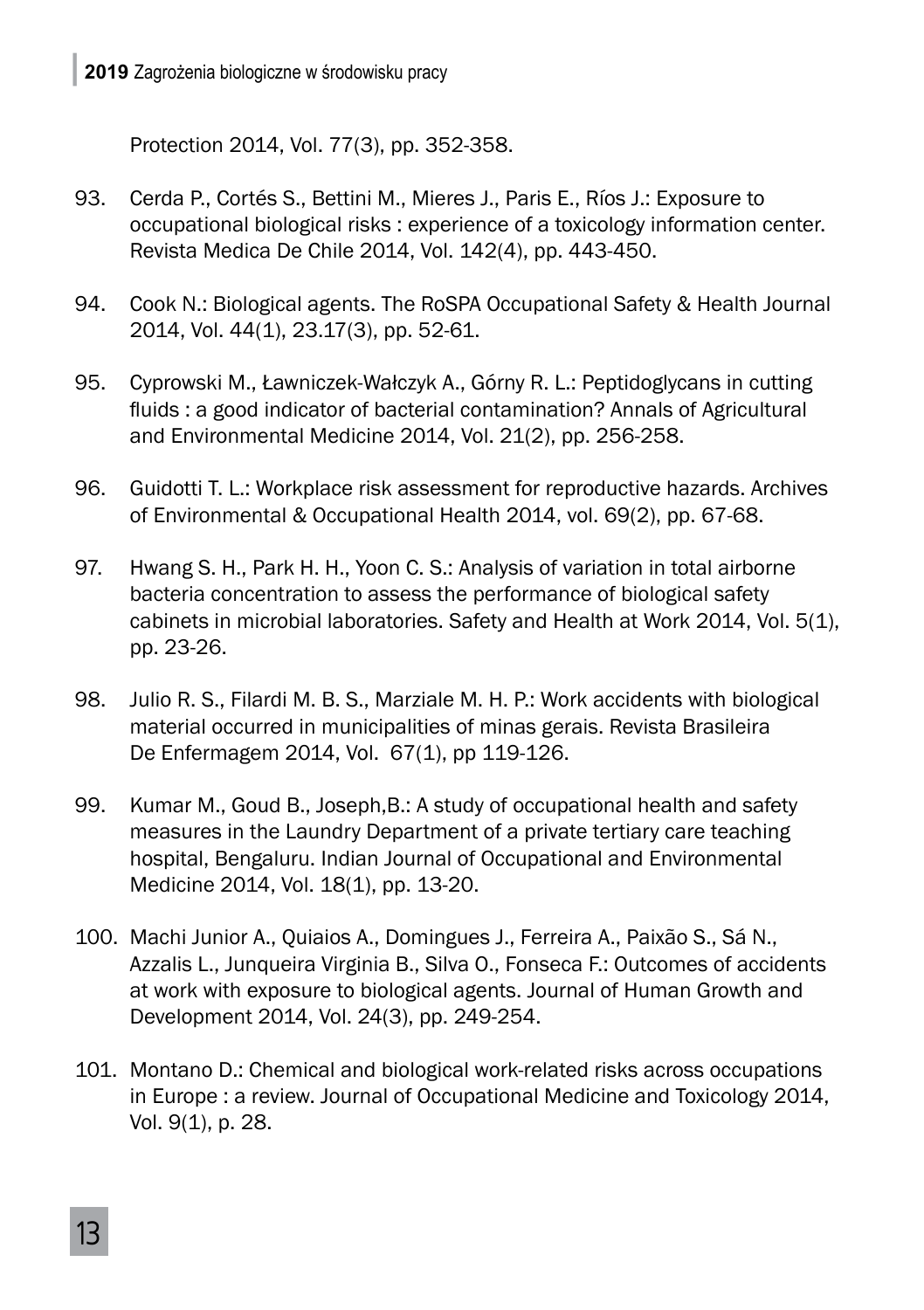- 102. Pinelli C., Mouta L.: Occupational exposure to contaminated biological material : perceptions and feelings experienced among dental students. Revista De Odontologia Da UNESP 2014, Vol. 43(4), pp. 273-279.
- 103. Ribeiro L., Souza A., Tipple A., Melo D., Peixoto M., Munari D.: Intervening factors in attention flow of professionals injured by biological material. Revista Da Escola De Enfermagem Da USP 2014, Vol. 48(3), pp. 507-513.
- 104. Rim K., Lim C.: Biologically hazardous agents at work and efforts to protect workers'hHealth : a review of recent reports. Safety and Health at Work 2014, Vol. 5(2), pp. 43-52.
- 105. Setlhare G., Malebo N., Shale K., Lues R.: Identification of airborne microbiota in selected areas in a health-care setting in South Africa, BMC Microbiology 2014, Vol. 14, p. 100.
- 106. Sjors A., Ljung T., Jonsdottir I. H.: Diurnal salivary cortisol in relation to perceived stress at home and at work in healthy men and women. Biological Psychology 2014, vol. 99(1), p. 193-197.
- 107. Skóra J., Gutarowska B.: Analysis of selected virulence factors of bacteria and yeast isolated from work environments in composting plants, tenneries, museums. Medycyna Środowiskowa 2014, Vol. 17(3), pp. 52-61.
- 108. Tibães H., Takeshita I., Rocha A.: Accidents at work from exposure to biological material contamination of viral hepatitis "B" and "C" in a Brazilian capital. Occupational Diseases and Environmental Medicine 2014, Vol. 02(02), pp. 39-47.
- 109. Viegas C., Gomes A. Q., Abegão J., Sabino R., Graça T., Viegas S.: Assessment of fungal contamination in waste sorting and incineration-case study in Portugal. Journal of Toxicology and Environmental Health. Part A. 2014, Vol. 77, pp. 57–68.
- 110. Yokota M., Karis A. J., and Tharion W. J.: Thermal-work strain in law enforcement personnel during chemical, biological, radiological, and nuclear (CBRN) training. International Journal Occupational and Enviromental Health 2014, Vol. 20(2), pp. 126–133.
- 111. Zaffina S., Marcellini V., Santoro A., Scarsella M., Camisa V., Vinci M.,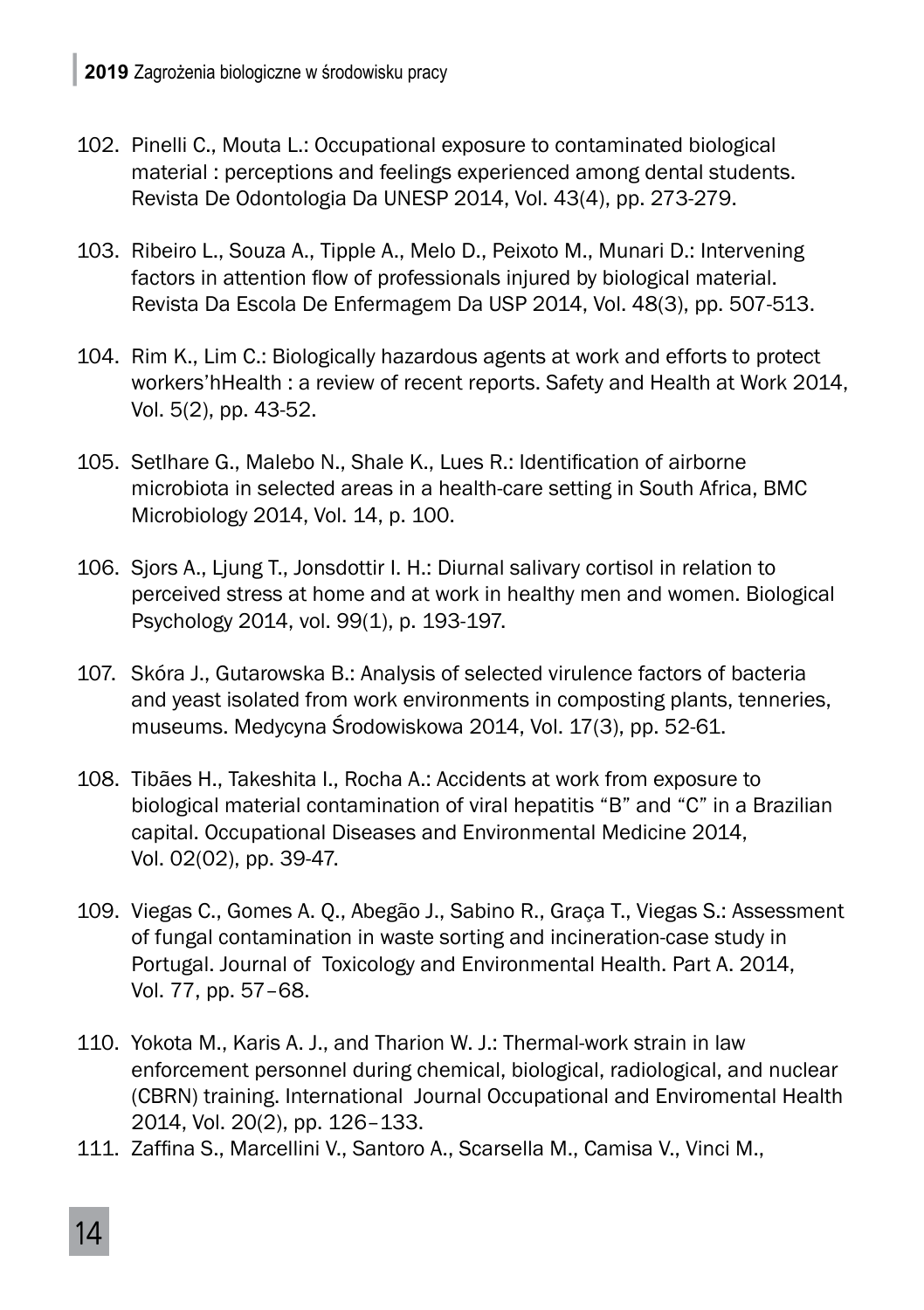Musolino A., Nicolosi L., Rosado M.; Carsetti R.: Repeated vaccinations do not improve specific immune defenses against Hepatitis B in non-responder health care workers. Vaccine 2014, VOL. 32(51), pp. 6902-6910.



- 112. Albrecht A., Kiel K., Kolk A.: Strategles and methods for investigation of airborne biological agents from work environments in Germany. International Journal of Occupational Safety and Ergonomics 2007, Vol. 13(2), pp. 201- 213.
- 113. Almeida Santos M., Ferrari I., Luna H.: Chromosomal aberration analysis in workers exposed to chemical and biological hazards in research laboratories. Environmental Research 2005, Vol. 97(3), pp. 330-334.
- 114. Anderson D., Hughes J., Cebulska-Wasilewska A., Wierzewska A., Kasper E.: Biological monitoring of workers exposed to emissions from petroleum plants. Environmental Health Perspectives 1996, Vol. 104(3), pp. 609-613.
- 115. Blacker S., Carter J., Wilkinson D., Richmond V., Rayson M., Peattie M.: Physiological responses of Police Officers during job simulations wearing chemical, biological, radiological and nuclear personal protective equipment. Ergonomics 2013, Vol. 56(1), pp. 137-147.
- 116. Brinia V., Antonaki E.: Health and safety risks, implications and training in hospitals. Industrial and Commercial Training 2013, Vol. 45(7), pp. 420-427.
- 117. Cerda P., Cortés S., Bettini M., Mieres J., Paris E., Ríos J.: Exposure to occupational biological risks : experience of a toxicology information center. Revista Medica De Chile 2014, Vol. 142(4), pp. 443-450.
- 118. Cormier Y., Boulet L. P., Berube-Genest F.: Effects of chronic organic dust exposure on respiratory function and airway responsiveness in peat moss factory workers. Archives of Environmental Health 1990, Vol. 45(1), pp. 20-23.
- 119. Cyprowski M., Kozajda A., Zielińska-Jankiewicz K., Szadkowska-Stańczyk I.: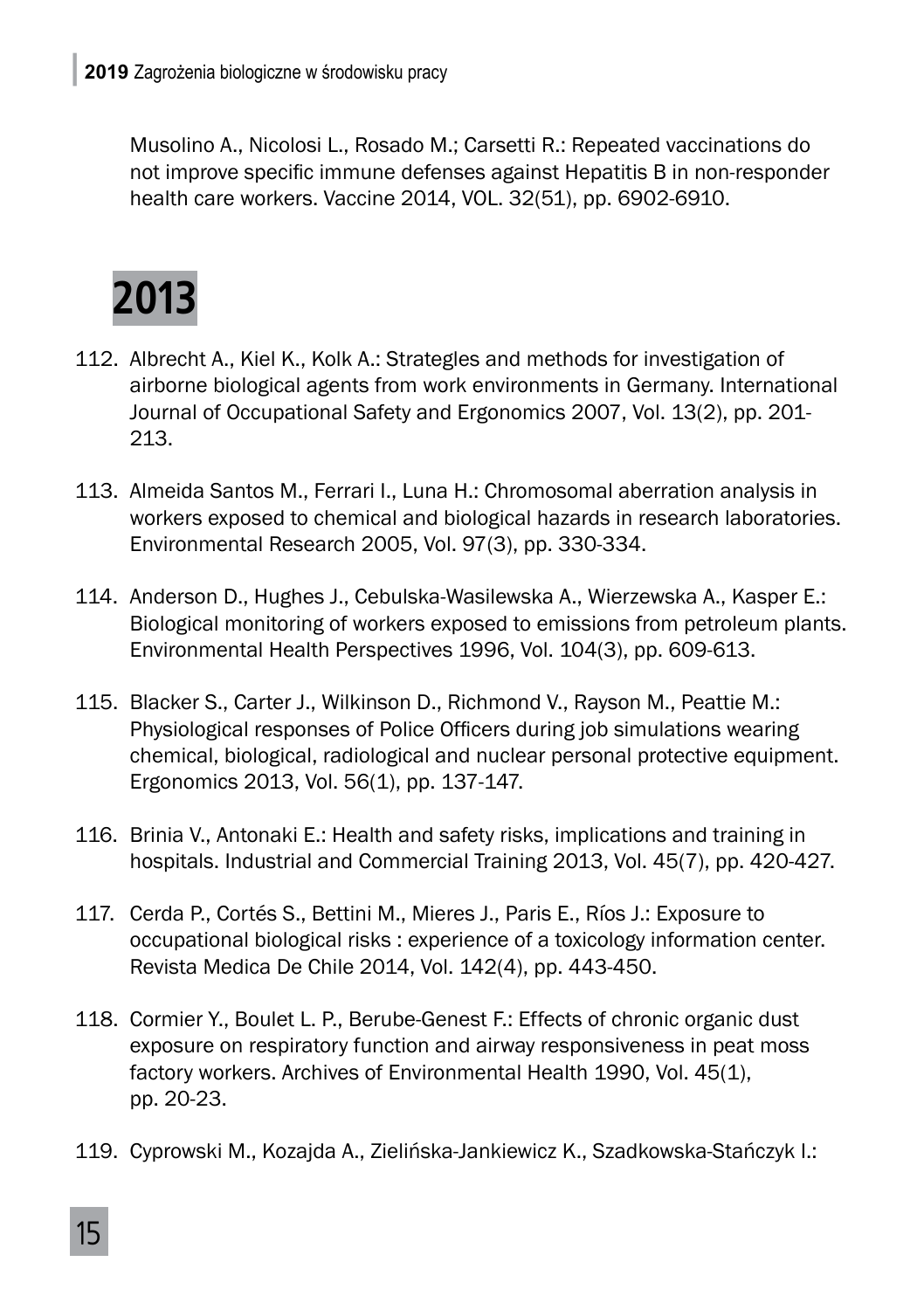Harmful impact of biological agents released at metalworking. Medycyna Pracy 2006, Vol. 57(2), pp. 139-147.

- 120. Burton J. L.: Health and safety at necropsy : (review). Journal of Clinical Pathology 2003, Vol. 56(4), pp. 254-60.
- 121. Cenciarelli O., Malizia A., Marinelli M., Pietropaoli S., Gallo R., D'Amico F., Bellecci C., Fiorito R., Gucciardino A., Richetta M., Gaudio P.: Evaluation of biohazard management of the Italian national fire brigade. Defence S&T Technical Bulletin, Kajang : Science & Technology Research Institute for Defence (STRIDE) 2013, Vol.6(1), pp.33-41.
- 122. Corrao C., Mazzotta A., La Torre G., De Giusti M.: Biological risk and occupational health. Industrial Health 2012, Vol. 50(4), pp. 326-337.
- 123. Dutkiewicz J., Cisak E., Sroka J., Wójcik-Fatla A., Zając V.: Biological agents as occupational hazards : selected issues. Annals of Agricultural and Environmental Medicine 2011, Vol. 18(2), pp. 286-293.
- 124. European Agency for Safety Health At Work.: Biological Agents, 2003.
- 125. García de Codes Ilario A., De Juanes Pardo J., Arrazola Martínez M., Jaén Herreros F., Sanz Gallardo M., Lago López E.: Accidents with exposure to biological material contaminated with HIV in workers at a third level hospital in Madrid. Revista Espanola De Salud Publica 2004, Vol. 78(1), pp. 41-51.
- 126. Gioffrè A., Marramao A., IannÒ A.: Airborne microorganisms, endotoxin, and dust concentration in wood factories in Italy. Annals of Occupational Hygiene 2012, Vol. 56(2), pp. 161-169.
- 127. Gołofit-Szymczak M., Wałczyk A., Górny R. L.: Exposure of ventilation system cleaning workers to harmful microbiological agents. Medycyna Pracy 2013, Vol. 64(5), pp. 613-623.
- 128. Hofmann F., Bolm-Audorff U.: Cancer through the handling of biological agents. MMW Fortschritte Der Medizin 2013, Vol. 155(3), pp. 73-75.
- 129. Jeyaretnam J., Jones H.: Physical, chemical and biological hazards in veterinary practice. Australian Veterinary Journal 2000, Vol. 78(11),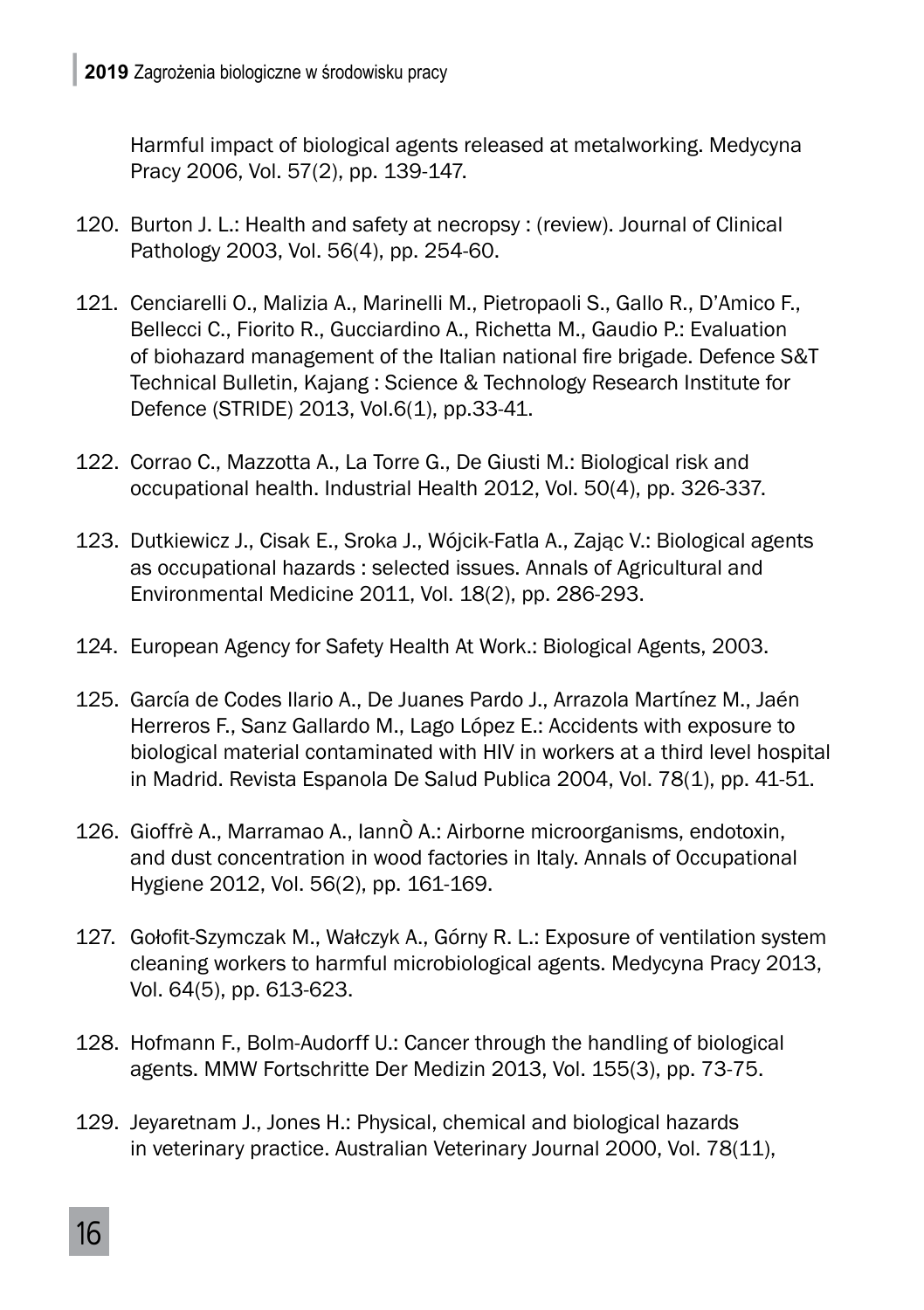pp. 751-758.

- 130. Frączek K., Górny R. L., Ropek L.: Bioaerosols of subterraneotherapy chambers at salt mine health resort. Aerobiologia 2013, Vol. 29(4), pp. 481-493.
- 131. Gołofit-Szymczak M., Jezewska A., Ławniczek-Wałczyk A., Górny, R. L.: Exposure of ventilation system cleaning workers to harmful biological and chemical agents. Medycyna Pracy 2012, Vol. 63(6), pp. 711-722.
- 132. Gołofit-Szymczak M., Ławniczek-Wałczyk A., Górny R. L.: Exposure of ventilation system cleaning workers to harmful microbiological agents. Medycyna Pracy 2013, Vol. 64(5), pp. 613-23.
- 133. Lioy P.: Exposure science : a view of the past and milestones for the future. Environmental Health Perspectives 2010, Vol. 118(8), pp. 1081-1090.
- 134. Kosk-Bienko J., Schneider E., Pawłowska Z.: Biological agents and pandemics review of the literature and national policies. – Luxembourg, Publications Office, 2009.
- 135. Kozajda A., Szadkowska-Stańczyk I.: Exposure to biological agents used in Polish enterprises : analysis of data derived from the National Register of Biological Agent. Medycyna Pracy 2011, Vol. 62(2), pp. 145-52.
- 136. Kozajda A., Sowiak M., Piotrowska M., Szadkowska-Stańczyk I.: Waste sorting plants--recognition of exposure to biological agents (moulds). Medycyna Pracy 2009, Vol. 60(6), pp. 483-490.
- 137. Lau T., Tang G., Mak K. L., Leung G.: Moment-specific compliance with hand hygiene. Clinical Teacher, 2014, Vol. 11(3), pp. 159-164.
- 138. Moretti M., Villarini M., Scassellati-Sforzolini G., Monarca S., Libraro M., Fatigoni C., Donato F., Leonardis C., Perego L.: Biological monitoring of genotoxic hazard in workers of the rubber industry. Environmental Health Perspectives 1996, Vol. 104(3), pp. 543-545.
- 139. Oliveira A., Paiva M.: Analysis of occupational accidents with biological material among professionals in pre-hospital services. Revista Latino-Americana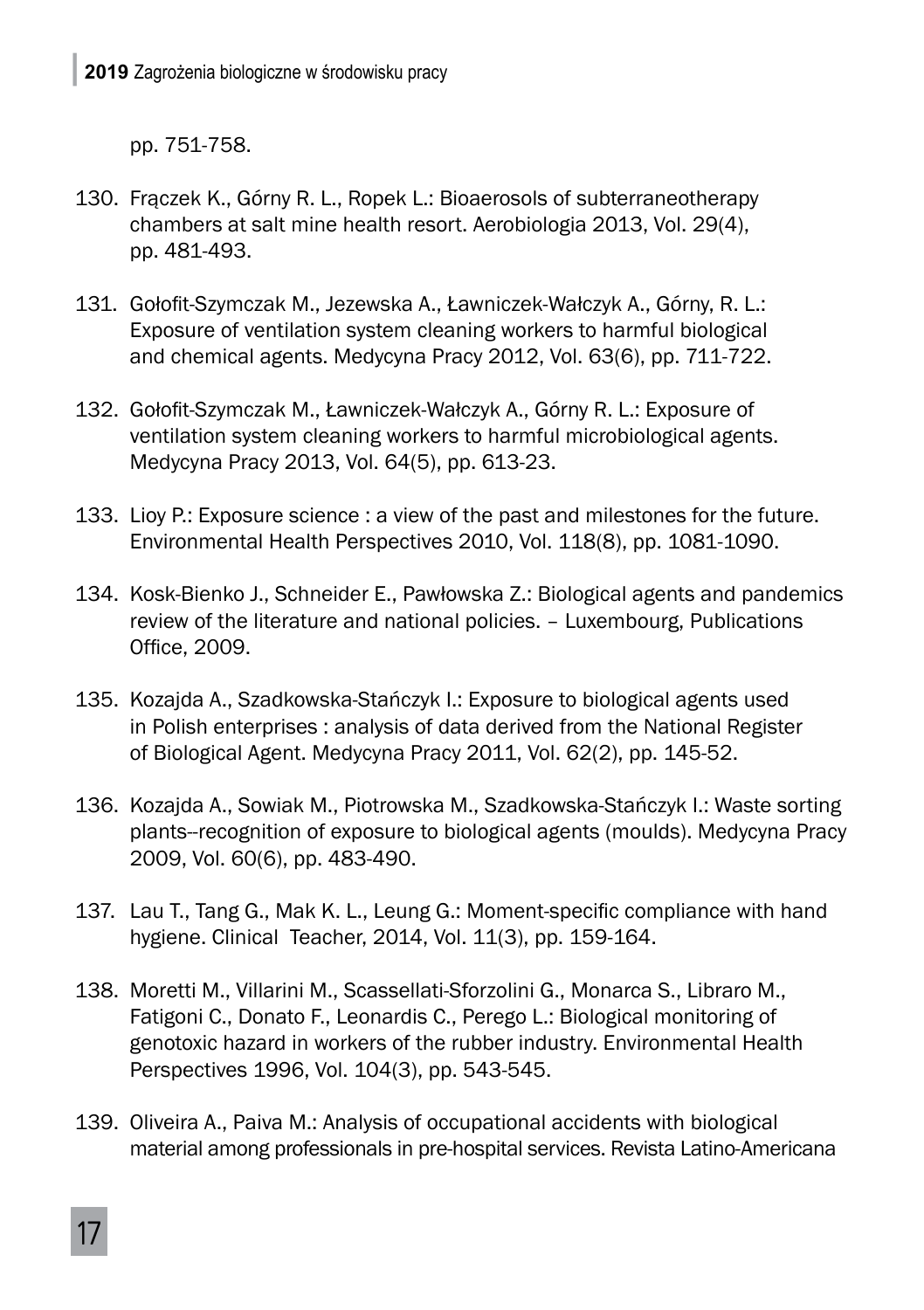De Enfermagem 2013, Vol. 21(1), pp. 309-315.

- 140. Rim K. T., Rim C. H.: Biologically hazardous agents at work and efforts to protect workers' health : a review of recent reports. Safety and Health at Work 2014, Vol. 5, pp. 43-52.
- 141. Rao C., Cox-Ganser J., Chew G., Doekes G., White S.: Use of surrogate markers of biological agents in air and settled dust samples to evaluate a water-damaged hospital. Indoor Air 2005, Vol. 15(9), pp. 89-97.
- 142. Schmid I., Dean P.: Introduction to the biosafety guidelines for sorting of unfixed cells. Cytometry 1997, Vol. 28(2), pp. 97-98.
- 143. Skóra J., Zduniak K., Gutarowska B., Rembisz D.: Harmful biological agents at museum workposts. Medycyna Pracy 2012, Vol. 63(2), pp. 153-65.
- 144. Solecki L.: XVII International Symposium on Ergonomics, Work Safety and Occupational hygiene : Risk caused by biological hazards in agriculture- present and emerging problems. Medycyna Pracy 2011, Vol. 62(1), pp. 79-84.
- 145. Teles S., Mendonca K., Melo D.: Accident with biological material at the prehospital mobile care : reality for health and non-healthcare workers. Revista Brasileira De Enfermagem 2013, Vol. 66(3), p. 378.
- 146. Teschke K., Ahrens W., Andersen A., Boffetta P., Fincham S., Finkelstein M., Henneberger P., Kauppinen T., Kogevinas M., Korhonen K., Liss G., Liukkonnen T., Osvoll P., Savela A., Szadkowska-Stańczyk I., Westberg H., Widerkiewicz K., Widerkiewicz K., Occupational exposure to chemical and biological agents in the nonproduction departments of pulp, paper, and paper product mills : an international study. American Industrial Hygiene Association Journal 1999, Vol. 60(1), pp. 73-83.
- 147. Trottier B.: Risk to police officers from biohazards encountered in police work. Journal of Clinical Forensic Medicine 1995, Vol. 2(2), pp. 111-116.
- 148. Tymoszuk D., Wittczak T., Walusiak-Skorupa J., Pałczyński C.: Occupational allergy in transport workers--underestimated hazard. Medycyna Pracy 2011, Vol. 62(6), pp. 633-41.
- 149. Valim M., Marziale M.: Notification of work accidents with exposure